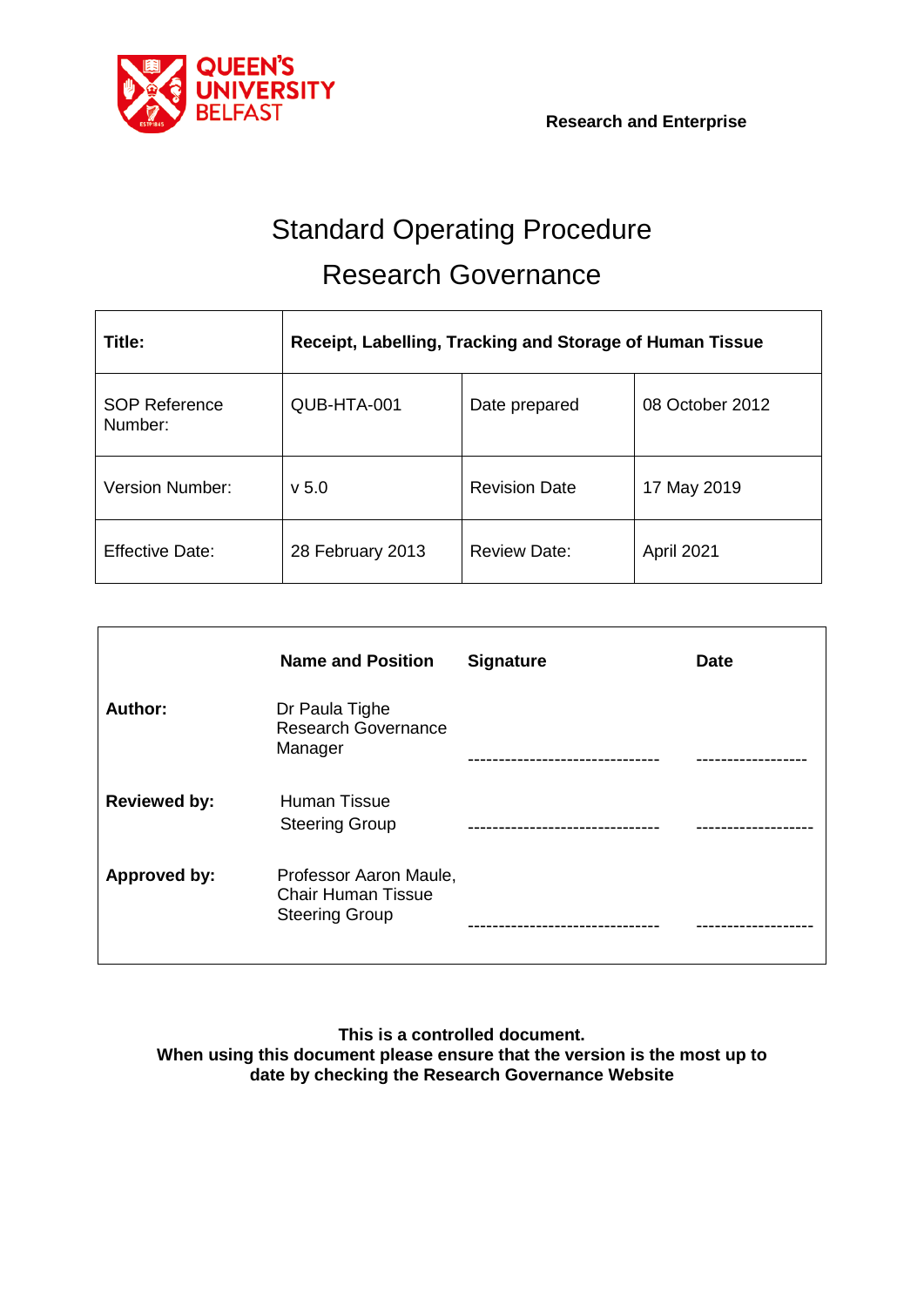# **Do Not Copy**

# Revision Log

| <b>Previous Version</b>          | Date of             | Reason for                                                                                                                                                                                     | <b>New Version</b> |
|----------------------------------|---------------------|------------------------------------------------------------------------------------------------------------------------------------------------------------------------------------------------|--------------------|
| number                           | Review/Modification | Review/Modification                                                                                                                                                                            | Number             |
| FMS&LS/SOP/003/002<br>QUB-HTA-02 | 08/10/12            | Rewrite because of<br>integration to Research<br>Governance                                                                                                                                    | v1.0               |
| Version 1.0                      | 20/06/13            | Clarification on the<br>procedures to be<br>followed when samples<br>are released to University<br>researchers from the<br>Northern Ireland<br>Biobank.                                        | v2.0               |
|                                  |                     | Addition of information<br>for recording and tracking<br>cell cultures which<br>contain cells created<br>inside the human body.                                                                |                    |
| Version 2.0                      | 06/10/14            | Periodic review. Queen's<br>Online replaced by<br><b>Research Governance</b><br>Website included on<br>cover page. Appendix 1<br>details updated to reflect<br>new Tissue Register<br>content. | v3.0               |
| Version 3.0                      | 10/04/2017          | Review in response to<br><b>Human Tissue</b><br>Authority's Codes of<br><b>Practice and Standards</b><br>update.                                                                               | v4.0               |
| Version 4.0                      | 17/05/2019          | Periodic review. Logo<br>and name of Chair<br>updated on cover page.<br>Web links updated.                                                                                                     | v5.0               |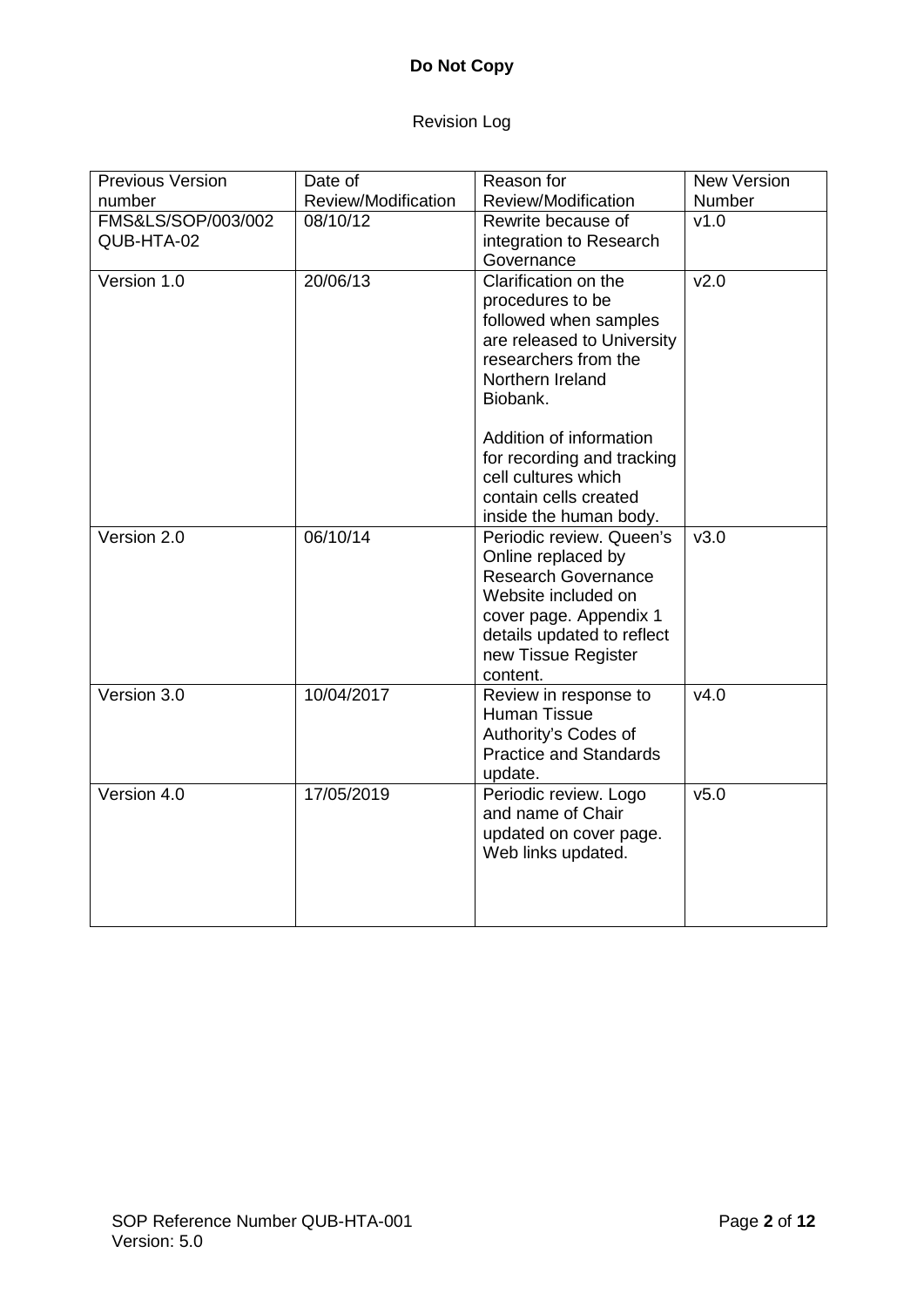#### **1. Purpose**

This Standard Operating Procedure (SOP) describes the process for labelling, tracking and storage of human tissue as defined by the Human Tissue Act 2004 (HT Act).

#### **2. Introduction**

The HT Act came into force on the 1 September 2006 and provides a framework for regulation of research involving the removal, storage, use and disposal of human tissue. In order to meet the requirements of the HT Act all human tissue, defined as relevant material, must be labelled appropriately, stored under suitable conditions and entered on the Queen's Online (QOL) Tissue Register to ensure traceability. This SOP should be read in conjunction with the Human Tissue Authority (HTA) Code of Practice and Standards E, Research.

#### **3. Scope**

This SOP applies to all members of University staff; both academic and support staff, as defined by Statute 1 and including honorary staff and students who are involved in the receipt, labelling, tracking and storage of relevant material in the areas under the HTA research licences at Queen's University Belfast.

Note: Human tissue samples collected as part of a clinical trial of an investigative medicinal product (CTIMP) or samples acquired and stored within the Northern Ireland Biobank (NIB) will have their own procedures and requirements and should not follow this SOP. Academic and support staff in receipt of samples from the NIB must follow this SOP.

#### **4. Responsibilities**

## **4.1 Designated Individual**

The Designated Individual (DI) is responsible for ensuring that appropriate labelling, tracking and storage procedures are in place and that the storage premises are suitable as required by the terms of the HTA licence**.**

## **4.2 Person Designated**

The Person Designated (PD) is responsible for providing advice and guidance on labelling, tracking and storage procedures in their area as required.

#### **4.3 Chief Investigator or Custodian**

The Chief Investigator (CI) or custodian of the material is responsible for ensuring all relevant material is received, labelled and stored appropriately and entered on the QOL Tissue Register in accordance with the requirements of this SOP. The CI or custodian must ensure that any individuals delegated these responsibilities are suitably trained to undertake the tasks.

#### **4.4 Researcher and Support Staff**

The researcher and/or other support staff delegated the task of receiving, labelling, storing and/or tracking human tissue samples must ensure that these tasks are carried out in accordance with this SOP and that appropriate records are maintained.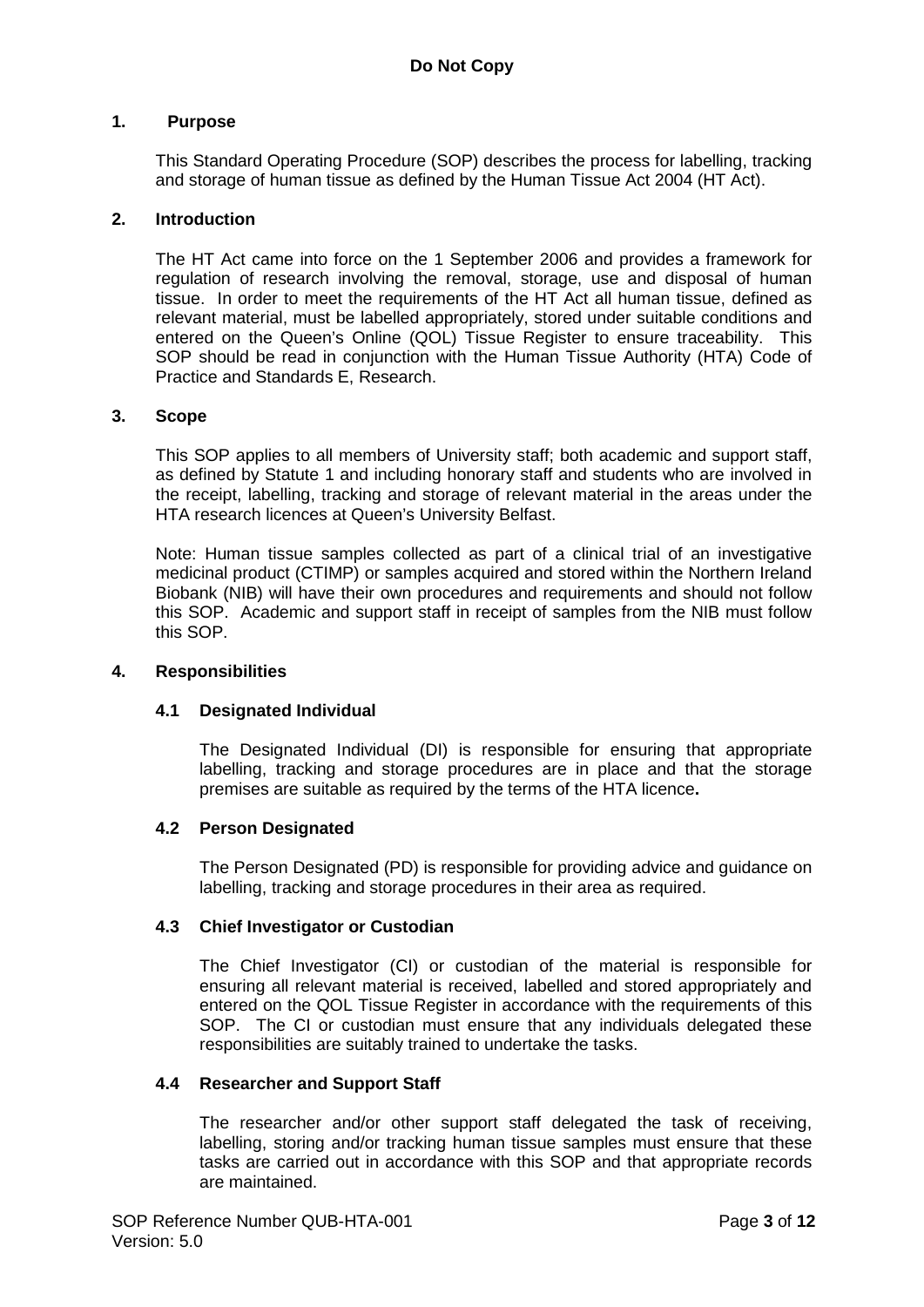# **5. Procedure**

# **5.1 General**

Consent is the fundamental principle of the HT Act. Appropriate consent must be in place for the removal, storage and use of human tissue for research purposes. Consent is also required for the storage of 'bodily material' (bodily material includes hair and nails from the living and gametes) with the intention of analysing DNA. The Research Governance SOP Informed Consent for Research (QUB-ADRE-004) details the process for obtaining informed consent.

There are exceptions to the consent requirements under the HT Act. Consent for research is not required if:

- (i) The material is an 'existing holding' (ie collected prior to the 1st September 2006);
- (ii) The material is imported;
- (iii) The material is from a living person and the researcher is unable to identify the person and the specific research project is approved by a recognised Research Ethics Committee (REC) (ie ORECNI or the equivalent statutory ethics committee). A University REC is not considered to be a recognised REC.

It should be noted that although consent is not required for imported material, mechanisms must be in place to provide assurance that the tissue has been obtained with valid consent.

The HT Act defines relevant material as material that has come from the human body and consists of or includes human cells (see HTA website <http://www.hta.gov.uk/> for a full list of relevant material). Where relevant material is processed, treated or lysed and as a result of the process or treatment is rendered acellular, then the material may be regarded as such. This includes cells divided and created outside the human body and the freezing or thawing of cells only where that process is intended to render them acellular. The process whereby material is rendered acellular must always be documented and recorded.

All relevant material must be labelled and stored in such a manner as to ensure the traceability, integrity and security of the sample from removal, use and disposal.

Facilities in which human tissue samples are stored must be of suitable size and construction to meet the requirements of the HTA licence. The licenced storage areas must be secure, clean and well maintained.

All applicable health and safety policies and procedures, including the University's Biological Safety Guidance and Chemical Safety Policy, must be adhered to when working with human tissue (see adhered to when working with human tissue (see https://www.qub.ac.uk/directorates/EstatesDirectorate/UniversitySafetyService/). Risk assessments must be completed for all research activities involving human tissue to minimise the risk of contamination and protect the health and safety of staff, students and visitors.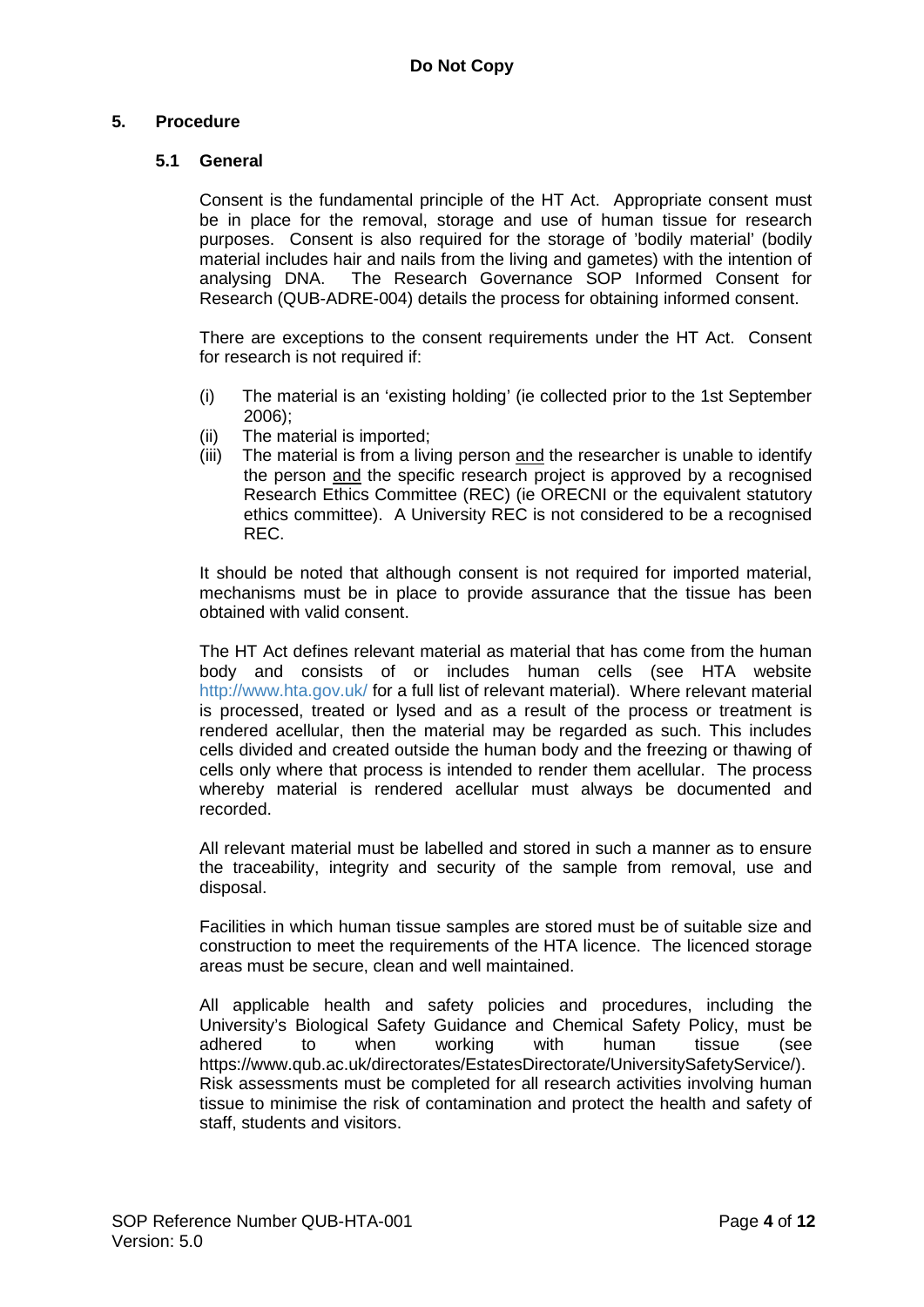# **5.2 Receipt**

All samples transferred into University premises must be assessed on arrival to ensure that the physical integrity of the sample has been maintained during the transfer (including any temperature maintenance requirements). This process should be documented in local records.

Upon receipt, sample labels should be checked to verify the correct samples have been received and the expected number of samples accounted for. Where there are discrepancies between the samples received and those expected, the sender must be informed and the issue investigated.

If human tissue samples are found to have been compromised during transfer then the sender must be notified and any adverse event reporting procedures followed.

## **5.3 Labelling**

All human tissue samples should be labelled in accordance with local SOPs for sample labelling as necessary.

As a minimum, all human tissue samples must be labelled with a unique code for identification purposes and to ensure traceability. The unique sample number must not contain personal details of the participant (eg health and social care number or date of birth).

Sample labels must be in legible condition, securely affixed to the sample container and suitable for the storage conditions in which the sample is to be held.

When samples are grouped together in containers for storage (eg in sarstedt boxes) the external container should be labelled appropriately in accordance with local procedures as necessary.

At a minimum the external container must be labelled with the unique study code (eg REC reference number, NIB application number, CTIMP number). The labelling must enable the identification of the CI or custodian of the samples. Consideration should be given to the inclusion of the type(s) of material, the sample number range contained within and the year/month of collection if appropriate.

## **5.4 Sample tracking – QOL Tissue Register and Records**

All relevant material (including material collected as part of a recognised REC approved study and material transferred to the University) must be logged on the QOL Tissue Register within one month of collection or receipt.

The sample details on the Register must be maintained to ensure traceability. The Register must be updated when samples are moved from one storage location to another or when samples are disposed of (eg at the end of a study).

Local records (eg lab book or research project specific records) must detail the storage, processing and use of all samples.

Appendix 1 details the data fields to be completed on the QOL Tissue Register.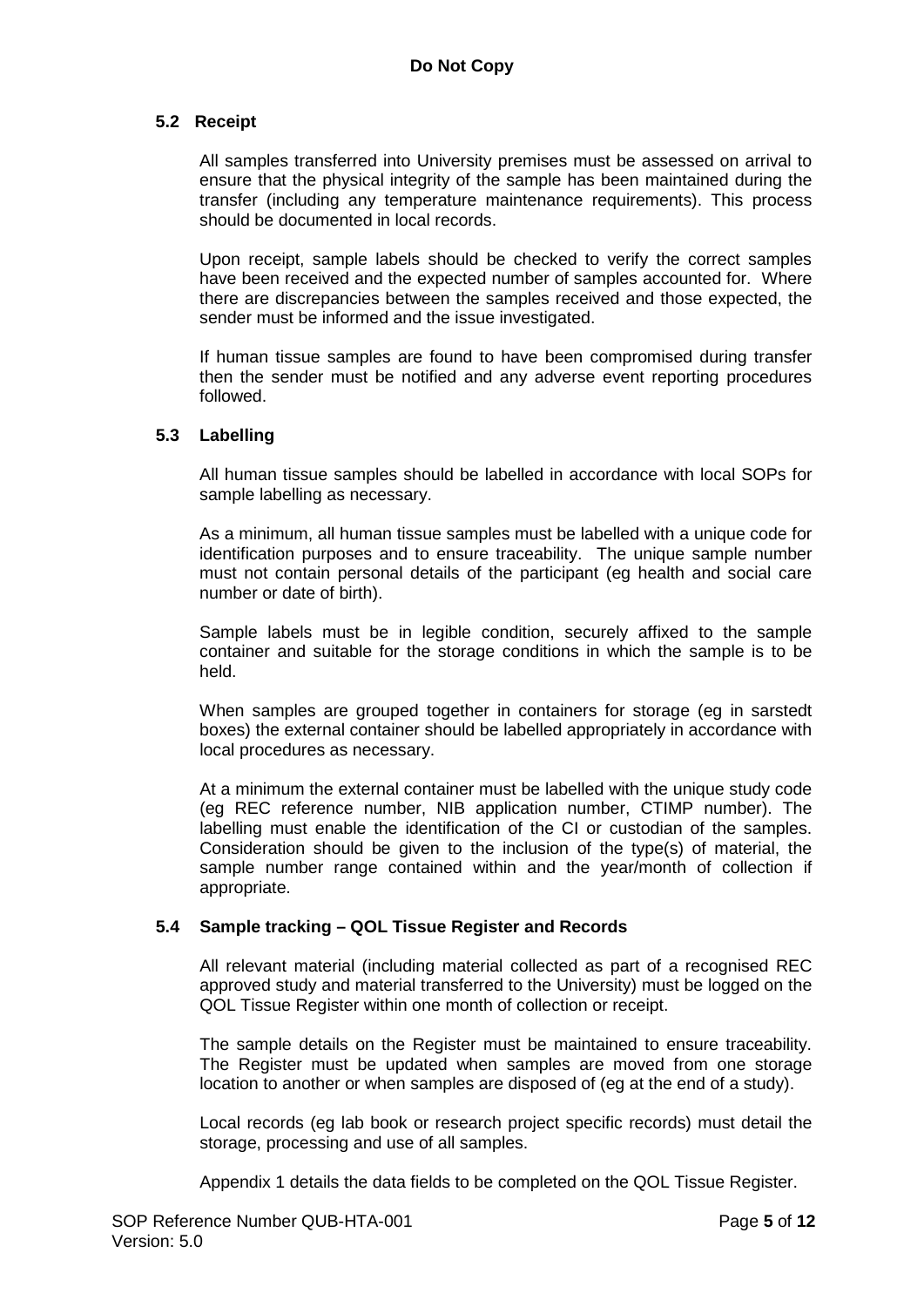Access to the QOL Tissue Register is arranged by the Research Governance Team (contact [researchgovernance@qub.ac.uk\)](mailto:researchgovernance@qub.ac.uk). Access to the Register will only be permitted for individuals who have completed HT Act training.

#### **5.4.1 Cell Cultures and Tracking**

Cell cultures which contain cells that were created inside the human body (eg original cells from a biopsy or blood sample) are considered to be relevant material and are stored under a licence from the HTA. Once cells in culture have divided outside the human body they are no longer considered to be relevant material. Researchers will need to make a judgement as to when cells in culture no longer contain original cells.

Cell cultures containing original cells do not have to be logged onto the QOL Tissue Register providing the cells divide within a maximum of 30 days and there are no original cells present. However, local records of storage and use of all cell cultures containing original cells must be maintained by the researcher to ensure traceability. These local records may be subject to internal and external audit or inspection.

## **5.5 Storage**

All human tissue samples must be stored in appropriate and secure conditions. The storage units (cabinets, freezers or equivalent) must be lockable or the area in which the storage units are located must have access control procedures in place.

Study specific samples should be grouped together for storage in a logical and organised manner. The use of freezer racks, trays and boxes to enable easy locating of samples is encouraged.

For human tissue samples requiring temperature maintenance, the storage unit must be monitored and alarmed. Responsible individuals who are required to respond when an alarm is raised, must be identified for each storage area. Evidence of temperature monitoring and actions taken in the event of deviation from the acceptable temperature range should be retained.

Freezers or fridges that contain relevant material must be appropriately labelled. Guidelines for freezer labelling are attached in Appendix 2.

Local procedures for cleaning and decontamination of facilities and storage units must be established.

Procedures for maintenance and calibration of storage units should be in place as appropriate.

#### **5.6 Temporary Storage**

The HTA allows for temporary storage of relevant material if it is incidental to transportation and if the material is not held for longer than 7 days prior to being transferred to another establishment. In the event that material is held for less than 7 days before transfer to another establishment then the material does not have to be recorded on the QOL Tissue Register. The material however, must still be labelled appropriately to allow identification and stored under the correct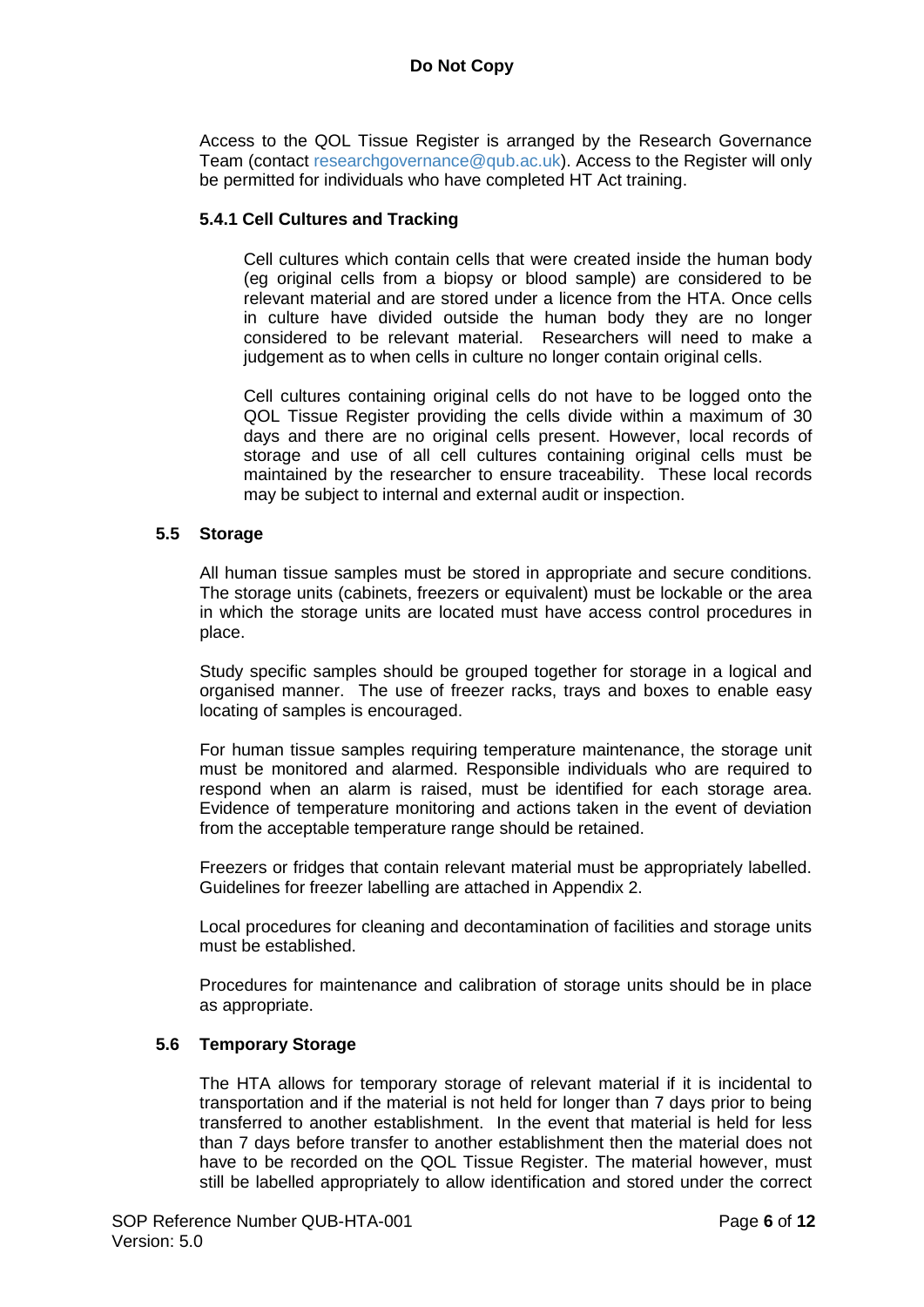conditions to maintain sample integrity. Local records must also be maintained to ensure traceability and record the receipt and transfer of the material. Any material transferred to another establishment must have an agreement (eg MTA, Service Level Agreement or clinical trial agreement) in in place which covers the transfer, prior to the onward transferal.

For material is held prior to processing which will render the material acellular, the material will not require registration on the QOL Tissue Register provided that the processing takes place within a matter of hours or days and certainly no longer than one week. Any samples rendered acellular must still be labelled appropriately to allow identification and stored under the correct conditions to maintain sample integrity. Local records (eg lab books) must also still be maintained to ensure traceability and record the processes which took place to render the material acellular.

## **5.7 Contingency plans**

All premises which store human tissue must have contingency arrangements in place in the event that a freezer breakdown or power failure occurs that renders the storage unit or area unsuitable. Contingency plans must also identify the individuals responsible for responding in the event of an alarm or system failure.

#### **6. References**

Human Tissue Authority Code of –Practice and Standards E Research <https://www.hta.gov.uk/hta-codes-practice-and-standards> (last access May 2019)

Human Tissue Authority Code of Practice A Guiding Principles and the Fundamental Principle of Consent

<https://www.hta.gov.uk/hta-codes-practice-and-standards> (last access May 2019)

#### Human Tissue Authority definition of relevant material

[https://www.hta.gov.uk/policies/list-materials-considered-be-%E2%80%98relevant](https://www.hta.gov.uk/policies/list-materials-considered-be-%E2%80%98relevant-material%E2%80%99-under-human-tissue-act-2004)[material%E2%80%99-under-human-tissue-act-2004](https://www.hta.gov.uk/policies/list-materials-considered-be-%E2%80%98relevant-material%E2%80%99-under-human-tissue-act-2004) (last accessed May 2019)

#### QUB Safety Service

<https://www.qub.ac.uk/directorates/EstatesDirectorate/UniversitySafetyService/> (last access May 2019)

#### **7. Appendices**

| Appendix 1 |  | QOL Tissue Register (htdb) data fields and notes |
|------------|--|--------------------------------------------------|
|------------|--|--------------------------------------------------|

Appendix 2 Freezer labelling instructions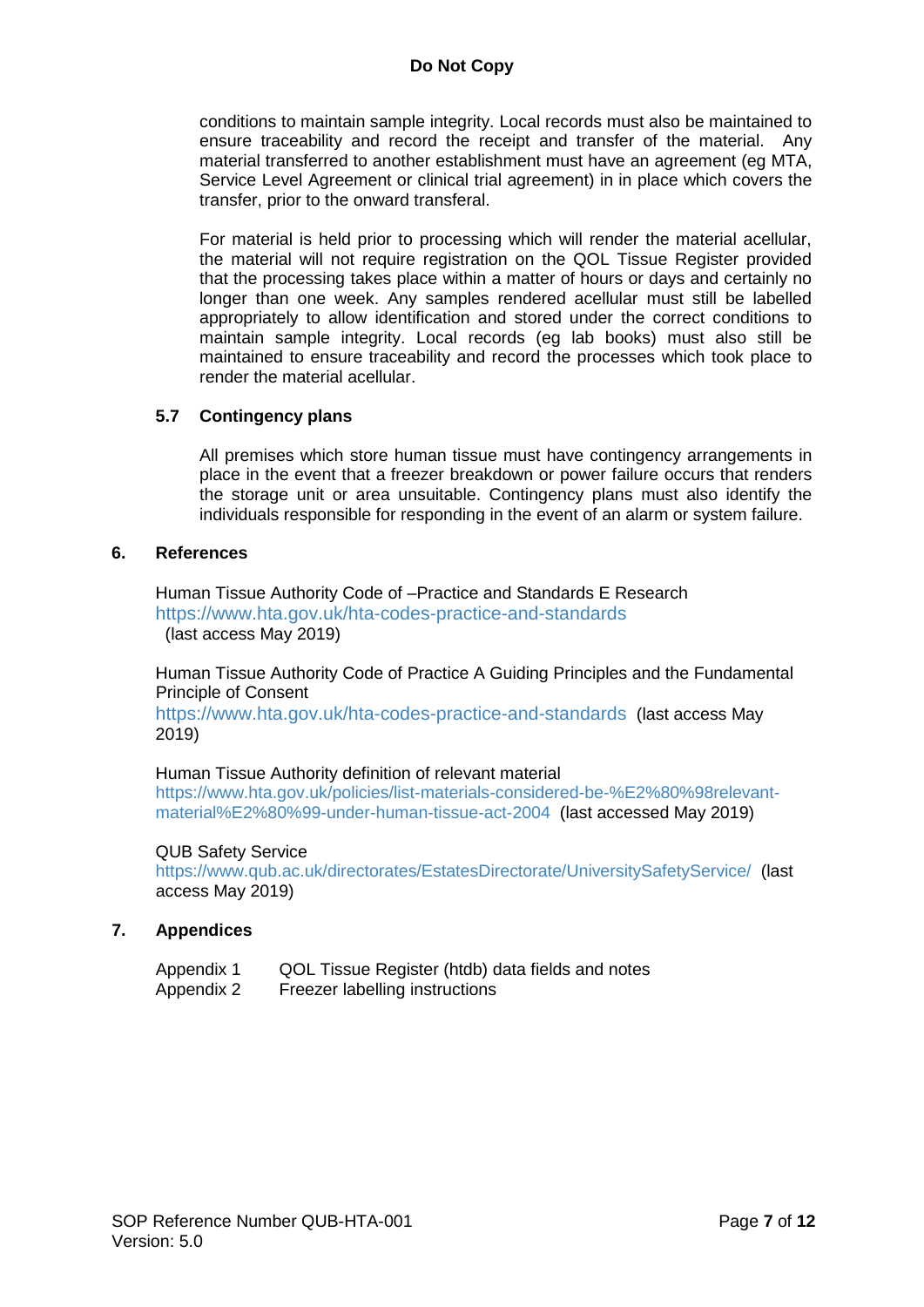# **QOL Tissue Register (htdb) data fields and notes**

# **STUDY DETAILS**

| <b>Study Fields</b>                     | <b>Guidance</b>                                                                                                                                                                                                                                                                                                                                                                                                                                                                                                          |
|-----------------------------------------|--------------------------------------------------------------------------------------------------------------------------------------------------------------------------------------------------------------------------------------------------------------------------------------------------------------------------------------------------------------------------------------------------------------------------------------------------------------------------------------------------------------------------|
| <b>Study Title</b>                      | Title of the research study.                                                                                                                                                                                                                                                                                                                                                                                                                                                                                             |
| <b>Study Reference</b><br><b>Number</b> | Research Ethics Committee reference number or tissue bank<br>application number (eq 14/NI/0813, NIB10-0067).                                                                                                                                                                                                                                                                                                                                                                                                             |
| <b>MTA Number</b>                       | Material Transfer Agreement (MTA) reference number. Reference<br>numbers are assigned by Research Governance to all new MTAs.                                                                                                                                                                                                                                                                                                                                                                                            |
| <b>Consent</b>                          | Tick 'Yes' if consent is obtained from research participants for use<br>of their tissue in this research project. Tick 'Not required' if consent<br>exceptions apply (eg no consent from participant but the study is<br>approved by ORECNI or the equivalent).                                                                                                                                                                                                                                                          |
| <b>Ethical Expiry Date</b>              | End of study date.                                                                                                                                                                                                                                                                                                                                                                                                                                                                                                       |
| <b>Study Closed</b>                     | Tick 'Yes' if study has ended. For studies with approval from an<br>NHS Research Ethics Committee (eg ORECNI), an End of Study<br>Declaration must be submitted in order for a study to be closed.                                                                                                                                                                                                                                                                                                                       |
| <b>Retain Samples</b>                   | Tick 'Yes' if the intention is to retain the samples for future research<br>after the end of the project. Tick 'No' if samples are to be disposed<br>of at the end of the study.                                                                                                                                                                                                                                                                                                                                         |
| <b>Staff Details</b>                    | Enter Chief Investigator (CI) name or the name of the staff member<br>with responsibility for the human tissue samples stored on QUB<br>premises (if the CI is not a QUB member of staff). Other staff or<br>students involved in the project can be added as researchers. Note<br>all researchers added in this section will have the ability to modify<br>the study sample records and therefore should only be added if this<br>function is necessary. Staff and postgraduate students can be<br>searched by surname. |

# **SAMPLE DETAILS**

| <b>Sample Fields</b>  | <b>Guidance</b>                                                                                                                         | <b>Mandatory Field</b>             |
|-----------------------|-----------------------------------------------------------------------------------------------------------------------------------------|------------------------------------|
| <b>Participant ID</b> | Unique identifier assigned to a participant on a<br>particular study. Free text field.                                                  | Yes                                |
| Sample ID             | Unique sample identifier assigned by the<br>researcher. Free text field.                                                                | Yes.                               |
| <b>Specimen Type</b>  | Type of relevant material. Choose from drop<br>down menu. Contact Research Governance if<br>specimen type is not available on the menu. | Yes.                               |
| <b>Tissue Site</b>    | Where organs have been selected under<br>specimen type, additional information on tissue                                                | Yes – only if organ<br>selected in |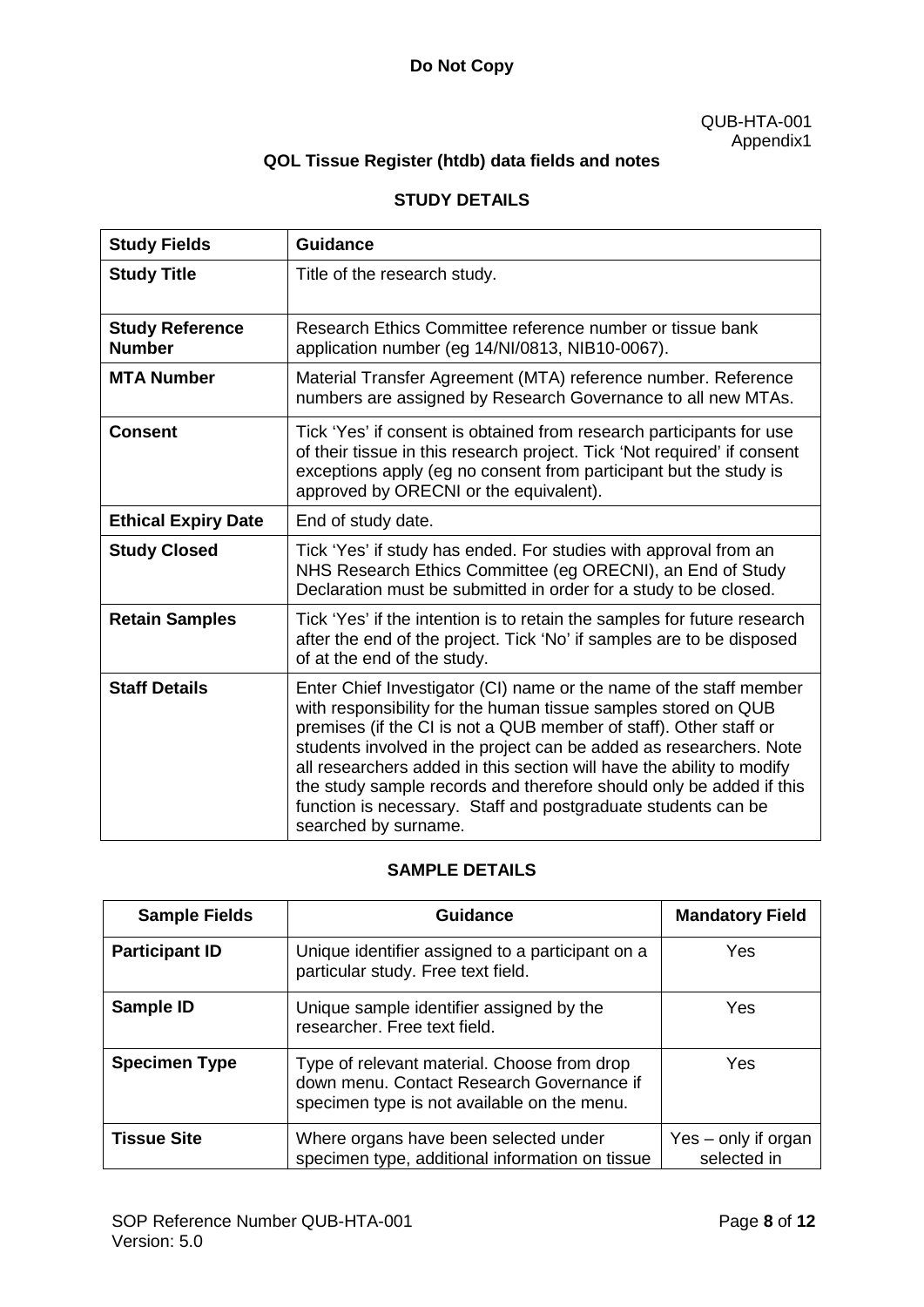|                                        | site must be provided. Free text field.                                                                                              | specimen type                                    |
|----------------------------------------|--------------------------------------------------------------------------------------------------------------------------------------|--------------------------------------------------|
| <b>Sample Format</b>                   | Choose slide, block or other (eg frozen<br>aliquots, or dried blood spots on Guthrie cards<br>would be considered to be other).      | Yes                                              |
| <b>Storage</b>                         | Choose type of storage from drop down menu.<br>Contact Research Governance if storage type<br>required is not available on the menu. | Yes                                              |
| <b>Location Building</b>               | Building name where the material is stored (eg)<br>HSB, MBC, ICS B). Free text field.                                                | Yes                                              |
| <b>Location Room</b>                   | Room number/name where the material is<br>stored. Free text field.                                                                   | Yes                                              |
| <b>Location Storage</b><br><b>Unit</b> | Storage unit number/name (eg Freezer 15).<br>Free text field.                                                                        | Yes                                              |
| <b>Notes</b>                           | additional<br>optional.<br>Free<br>and<br>Any<br>text<br>information can be entered here.                                            | <b>No</b>                                        |
| <b>Source</b>                          | Source/provider of the material (eg BHSCT).<br>Free text field.                                                                      | Yes                                              |
| <b>Date Received</b>                   | Date material was received into QUB. Must be<br>entered in DD/MM/YYYY format.                                                        | Yes                                              |
| <b>Samples Disposed</b>                | If samples have been disposed select/enter<br>'Yes'. If samples have not been disposed field<br>can be left blank.                   | <b>No</b>                                        |
| <b>Disposal Method</b>                 | Enter disposal method (eg treated as clinical<br>waste). Free text field.                                                            | $Yes - if samples$<br>disposed indicates<br>yes  |
| <b>Date Disposed</b>                   | Date of disposal.<br>Must be entered<br>in<br>DD/MM/YYYY format.                                                                     | $Yes - if samples$<br>disposed indicates<br>yes  |
| <b>Reason for Disposal</b>             | Enter the reason for disposal (eg end of study,<br>analysis complete, withdrawal of consent).<br>Free text field.                    | $Yes - if samples$<br>disposed indicates<br>yes  |
| <b>Samples</b><br><b>Transferred</b>   | If samples have been transferred select/enter<br>'Yes'. If sample has not been transferred leave<br>blank.                           | <b>No</b>                                        |
| <b>Transferred</b><br><b>Location</b>  | Enter location samples were transferred to.<br>Free text field.                                                                      | Yes - if samples<br>transferred<br>indicates yes |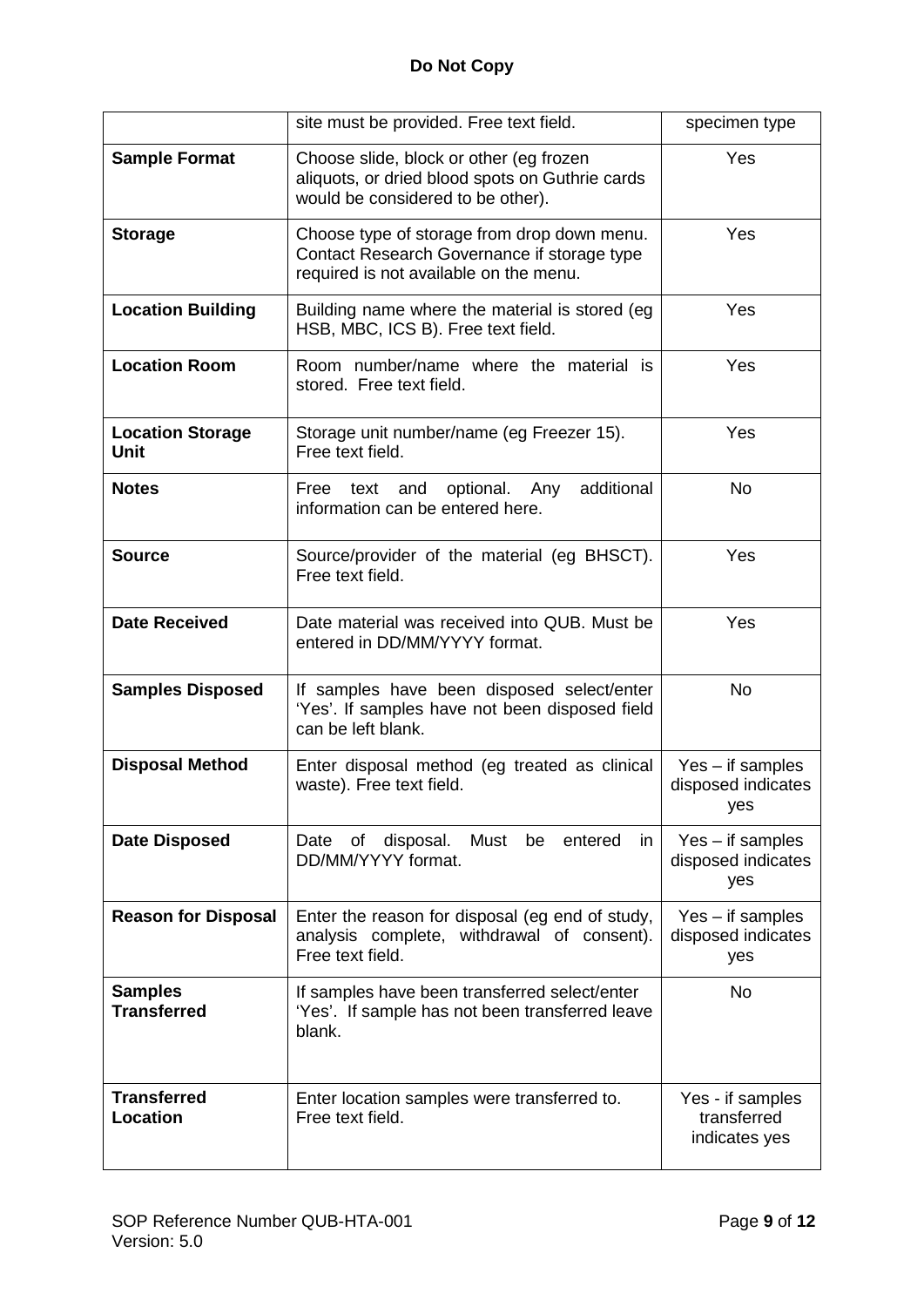|  | <b>Transfer Date</b> | Date material was transferred. Must be entered<br>In DD/MM/YYYY format. | Yes - if samples<br>transferred<br>indicates yes |
|--|----------------------|-------------------------------------------------------------------------|--------------------------------------------------|
|--|----------------------|-------------------------------------------------------------------------|--------------------------------------------------|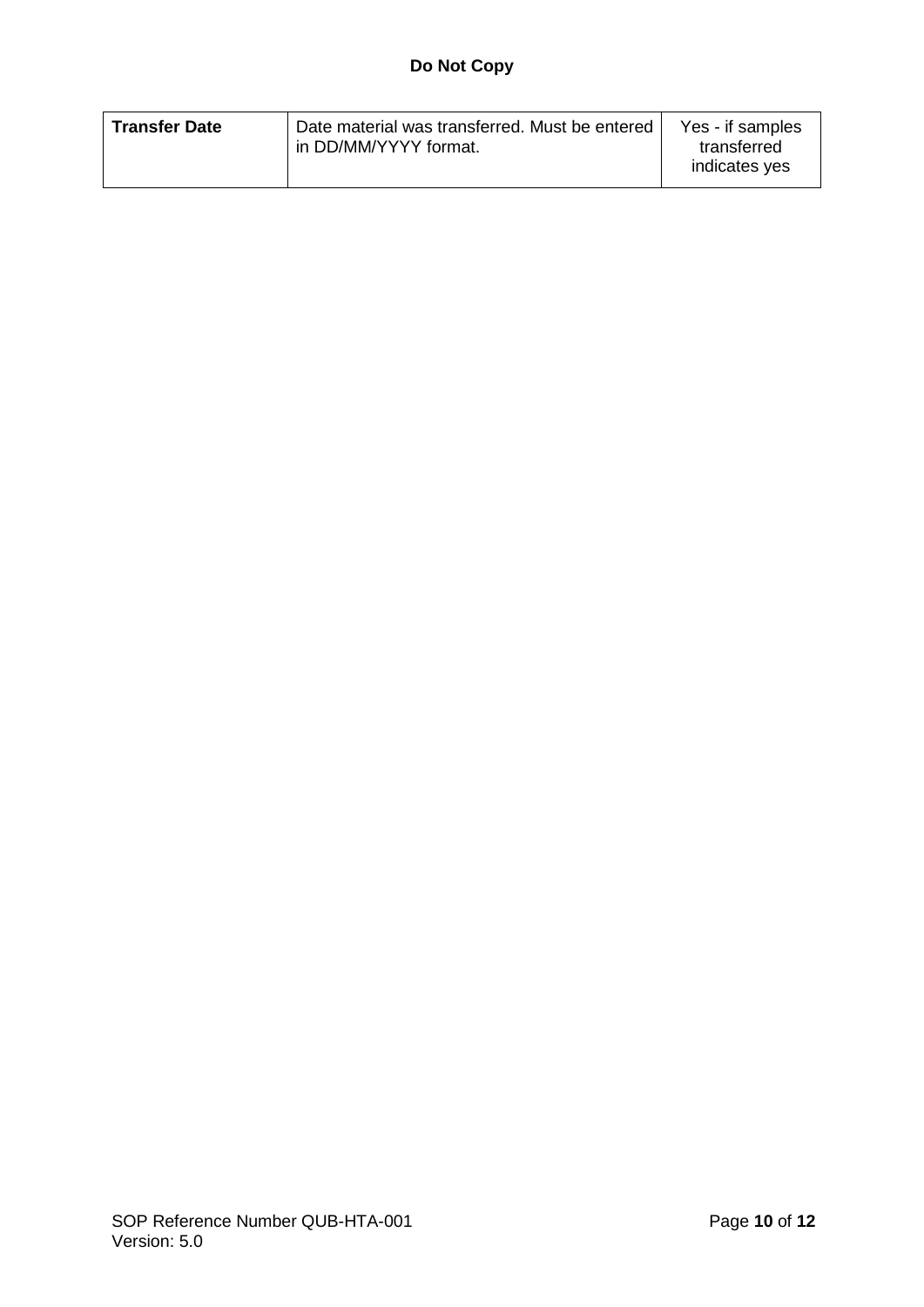# **Freezer labelling Guidelines**

Freezers used for the storage of human material should be labelled in a legible format.

- 1. Labels for freezers should be clearly visible and fixed to the outside of the freezer. All storage units should have an identifier number.
- 2. Freezers containing relevant material should display the following label (as appropriate to each license area):

# **FREEZER XX**

Contains human samples held under HTA licence

- Licence number: 12044
- License holder: Prof James Mc Elnay (Pro-VC Research, Enterprise & Postgraduate Affairs)
- Designated Individual: Dr Jackie James
- 3. Emergency freezers to be used in the event of a freezer malfunctioning should have the following label displayed:

# **Emergency Freezer Not for general use**

In the event of a malfunction, please contact:

(eg lab manager)

4. If the handling of human samples may cause a user to be at risk then the following warning sign should be placed on the front of the freezer. Each risk should be individually assessed.



5. Freezers suitable for storing HT Act relevant material but not being used for such should display the following label:

> **Does NOT contain ANY HTA relevant samples**